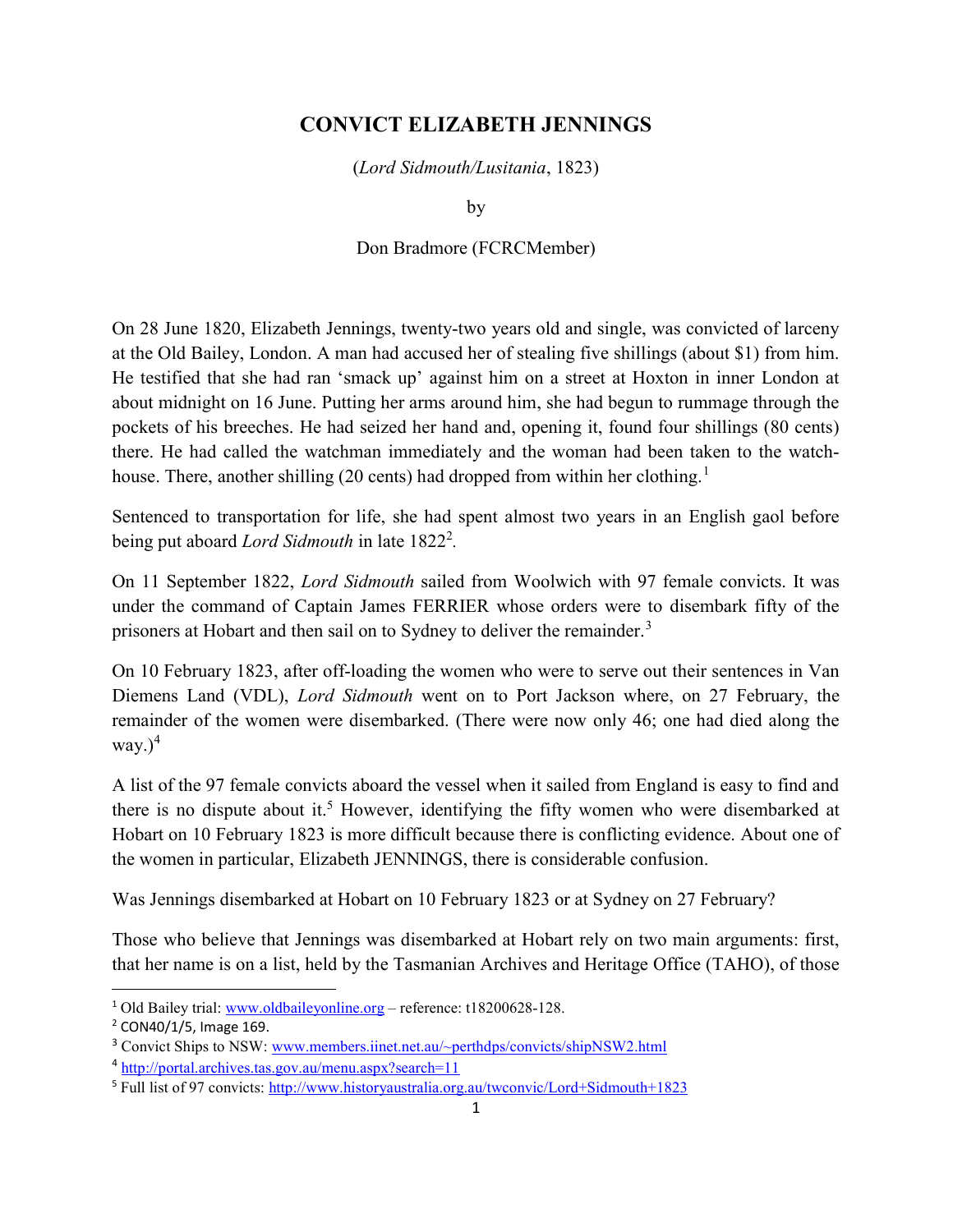who were put ashore there; and, second, that this is supported by correspondence in the files of the Colonial Secretary's Office (CSO) in New South Wales.

Now, taking these arguments in turn:

First, the matter of the TAHO list: Some researchers believe that the accuracy of this list can be disputed. To begin with, it contains fifty-eight names rather than fifty - and that in itself casts doubt on its reliability. Moreover, it is not an original, hand-written document compiled in England prior to Lord Sidmouth's departure or at the time of disembarkation at Hobart. Rather, it appears to be a list that has been compiled from other records at some later time.<sup>6</sup>

Second, the matter of the CSO correspondence: On 15 July 1823, more than five months after Lord Sidmouth had unloaded the remainder of its cargo of convicts at Sydney and set sail again for England, Dr. Donald MACLEOD, the Police Magistrate at Parramatta (Sydney), wrote to Frederick GOULBURN, the Colonial Secretary for New South Wales:

Sir, Miss BROMLEY, having made application to me for Elizabeth JENNINGS, a female convict per Ship 'Lord Sidmouth', at present at the Factory to proceed with her to Van Diemen's Land, I have the honour to request you will be pleased to acquiesce with the same. I have the Honor to be, Sir, your most humble servant, Donald Macleod.<sup>7</sup>

The 'Miss Bromley' to whom Macleod was referring was a daughter of Dr. Edward Foord BROMLEY, then a high-ranking and well-respected government official at Hobart. Formerly a Royal Navy surgeon, he had been appointed to the position of 'Naval Officer, Hobart Town', in early 1820. As such, he was responsible for the collection of all harbour and shipping fees and also for the duty payable on the importation of restricted goods such as liquor and tobacco. In that important role he was, in effect, the Colonial Treasurer.<sup>8</sup>

Shortly after he had taken up his appointment at Hobart, his two adult daughters, Julia, 23, and Eliza, 17, both still single, came out from England to join him. They were excited to be in the colony where their father was much-admired. He was a fun-loving, jovial and popular man. He had been given a fine house to live in and enough convict servants to help him feel comfortable in it. He was well-paid and could afford to be indulgent towards his daughters.<sup>9</sup>

 $\overline{a}$ 

<sup>&</sup>lt;sup>6</sup> List: http://portal.archives.tas.gov.au/menu.aspx?search=11

<sup>7</sup> Correspondence: Colonial Secretary's Papers, 1788-1825, via 'Ancestry.com'; Item 4/3508, Page 671 and Item4/1768, page 168.

<sup>8</sup> Dr. E.F. BROMLEY in Australian Dictionary of Biography Online at http://adb.anu.edu.au/

<sup>&</sup>lt;sup>9</sup> E.F. BROMLEY in Australian Dictionary of Biography Online at http://adb.anu.edu.au/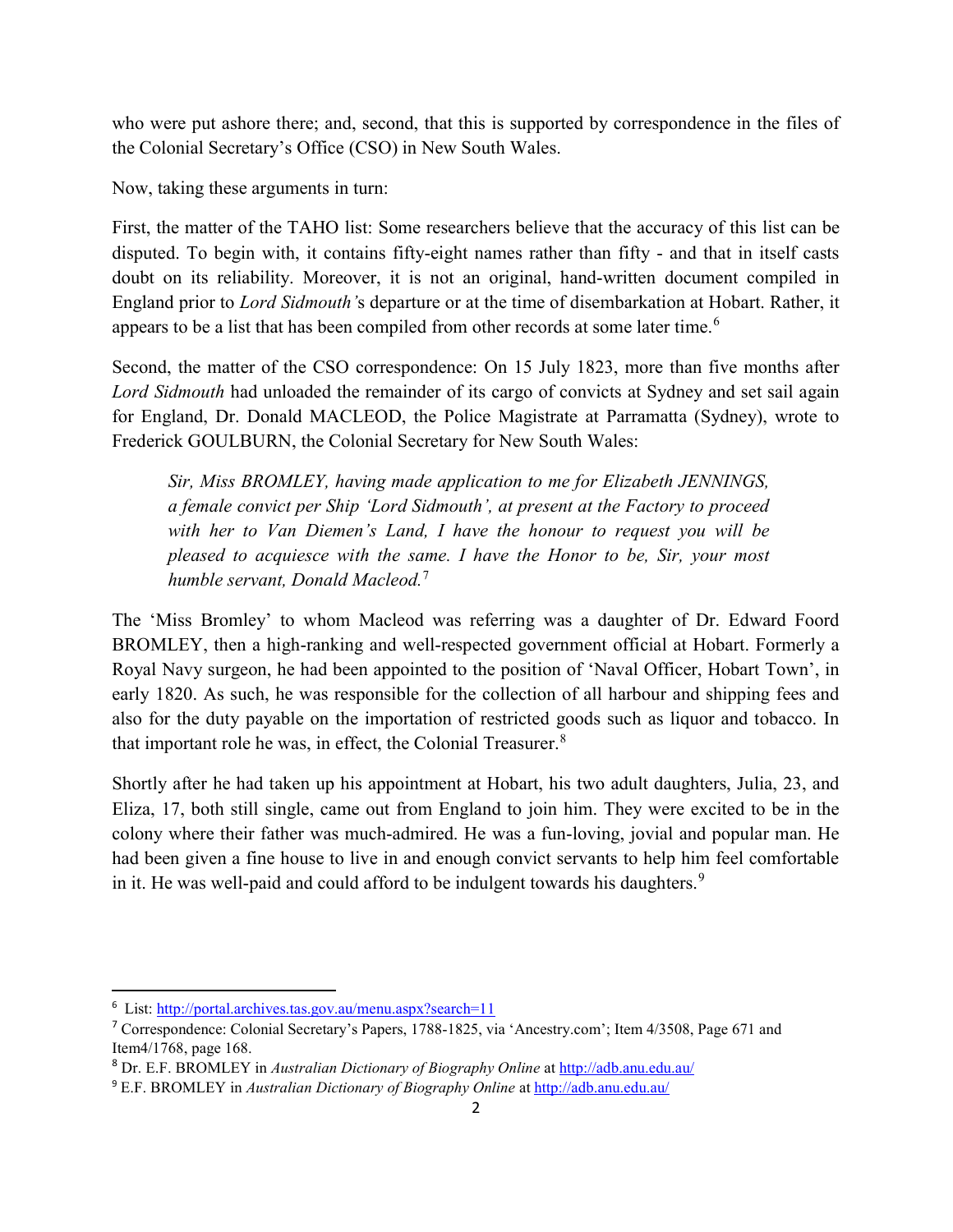After spending a little more than a year with her father at Hobart, one or other of the Bromley sisters (it has never been established whether it was Julia or Eliza) decided to travel to Sydney, presumably to visit some of the very good friends her much-travelled father had there.<sup>10</sup>

A week after receiving Macleod's request, Colonial Secretary Goulburn responded by writing to William SORELL who, as lieutenant-governor of Van Diemen's Land, was ultimately responsible for knowing how many convicts were in that colony and the whereabouts of all of them at any given time.

Goulburn's letter, dated 23 July 1823, reads:

Sir, Elizabeth JENNINGS who came to Sydney some short time since with Miss Bromley, returns by the same present opportunity to Hobart Town in the service of the same Mistress. I have the Honor to be, &c, &c., F. Goulburn.<sup>11</sup>

On the surface, nothing could be plainer! Here, Goulburn clearly states that Jennings, 'who came to Sydney some short time since with her mistress', was now returning with her to Hobart.

If what Goulburn told Sorell is accurate, there can be no doubt whatsoever that Jennings had been disembarked at Hobart on 10 February. But was it accurate? Had he, in fact, misunderstood Macleod? Macleod had not said that Jennings had accompanied Miss Bromley to Sydney, or even that Miss Bromley wanted to take her *back* to Hobart. He had said only that Miss Bromley wanted to take her to Hobart.

And, besides, why would Jennings have been at the Female Factory at Parramatta if the mistress with whom she had arrived from Hobart only a short time earlier was intending to take her back again? Is it not far more likely that Miss Bromley would have kept her servant with her during the visit?

Those who believe that Jennings was disembarked at Sydney rather than Hobart also point to the fact that, while there are newspaper announcements of Miss Bromley's arrival and departure from New South Wales, only the departure notice mentions that she was accompanied by a servant.

On 23 January 1823, The Sydney Gazette and New South Wales Advertiser carried this notice:

On Monday arrived from Hobart Town, the brig 'Beveron', Captain WILSON. She sailed the 13th instant, and brings a cargo of sundries. Passengers, Miss

<sup>&</sup>lt;sup>10</sup> Although there is some doubt about whether it was Julia BROMLEY or her younger sister, Eliza, who was visiting Sydney at this time, the evidence seems to suggest that it was the younger. See The Sydney Gazette and New South Wales Advertiser, 3 July 1823, p.4.

<sup>11</sup> Colonial Secretary's Papers, 1788-1825, via 'Ancestry.com': Item 4/3508, page 671.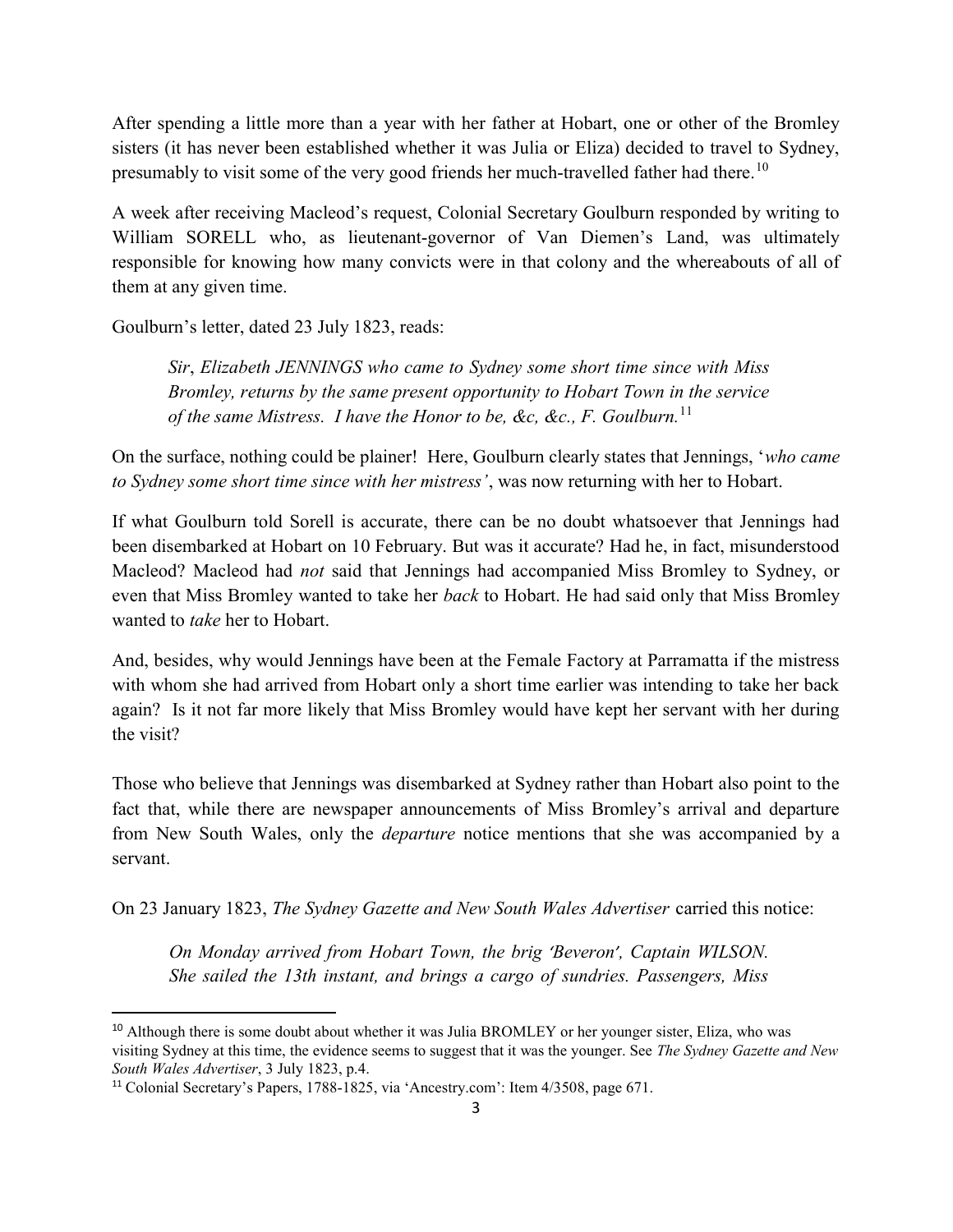Bromley, Mr. and Mrs. GILWARY, Mr. LIVINGSTONE, Mr. READ, Mr. WILSON, and Mr. FERGUSON; together with several other persons.  $^{12}$ 

There is no mention here that Miss Bromley arrived at Sydney with a servant. While it is very possible that the servants aboard Beveron are included among the 'several other persons', there is no proof of that.

Compare that notice to the one which appeared in the same paper on 3 July 1823 as Miss Bromley prepared to leave Sydney:

Miss E. F. BROMLEY, leaving the Colony by an early Opportunity, requests Claims to be presented. Also, Elizabeth JENNINGS, Servant.<sup>13</sup>

Here, there is no doubt. Miss Bromley was leaving Sydney accompanied by a servant, Elizabeth Jennings.

As it happened, the pair arrived back at Hobart aboard Lusitania on 27 July 1823. That event is noted in Jennings's conduct record.<sup>14</sup>

Thus, there can be little doubt about the matter. The TAHO list is incorrect. Colonial Secretary Frederick Goulburn was in error. Convict Elizabeth Jennings did not arrive in Van Diemen's Land until 27 July 1823.

Why did Miss Bromley choose Jennings as her servant, and what happened to her after her arrival at Hobart? It is tempting to think that, in making preparations to return to Hobart after her visit to Sydney, Miss Bromley might have searched long and hard for a suitable servant to accompany her. It is tempting to think – albeit very romantically – that she had gone to the Female Factory at Parramatta and found there a sweet and lovely young girl (an orphan maid, perhaps!) who had been treated shamefully by a cruel employer in England, tried for a crime she had not committed, and wrongfully convicted. It is tempting to think that a strong bond had been established immediately between the pair, that they had arrived at Hobart already as close as sisters, and that they had remained good friends for ever more.

But, alas, while Jennings was just a few years older than the Bromley sisters, they did not remain good friends for ever more. Very far from it, in fact!

Once they had reached Hobart, Miss Bromley appears to have had no further use for her servant. On 11 August 1823, just two weeks after her arrival on Lusitania, Jennings was charged by a Mr.

 $12$  The Sydney Gazette and New South Wales Advertiser, 23 January 1823, p.2.

<sup>&</sup>lt;sup>13</sup> The Sydney Gazette and New South Wales Advertiser, 3 July 1823, p.4.

<sup>14</sup> CON40/1/5, Image 169.